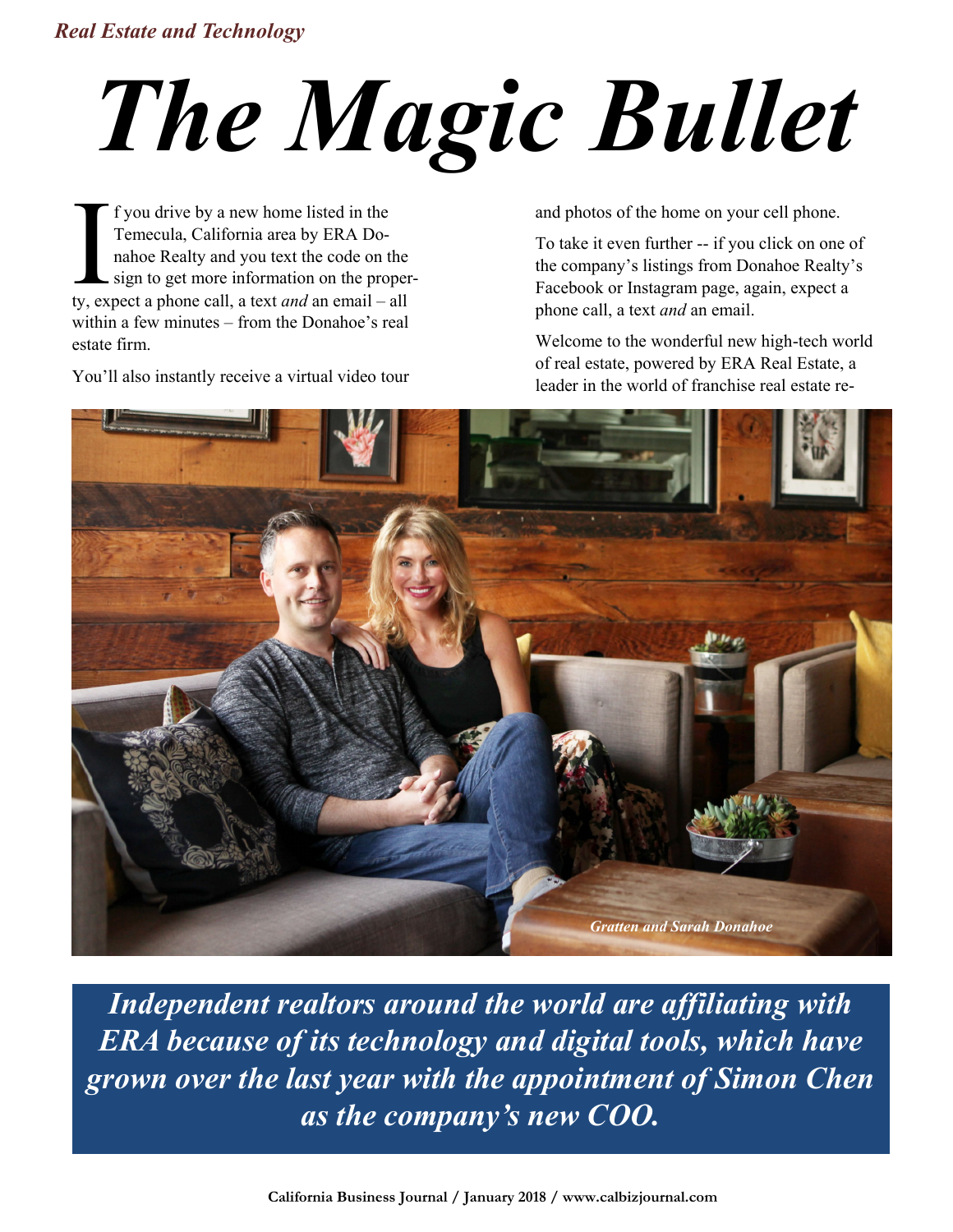## *Real Estate and Technology*

sponsible for a staggering 27 percent of all home sales in the world. Moreover, its realtors have the highest production per person of any real estate brand in the world.

"ERA is a bright star in the real estate universe," says Sarah Donahoe, broker/owner of ERA Donahoe Realty.

Which is why Sarah and Grattan Donahoe chose in 2014 to affiliate themselves with ERA over other real estate brands with a presence in California.

In fact, independent realtors all over the world are flocking to affiliate with ERA over other top brands. One reason is because of ERA's emphasis on technology, innovation and data and analytics tools that help agents be more productive, learn insights about buyers and sellers and market properties in emerging ways. ERA, which has a history of innovation since its founding in the early 1970s, is investing in its next generation of technology prowess with the appointment of Simon Chen as the company"s new Chief Operating Officer, tasked with making the company an undisputed leader in the space.

How powerful is ERA"s technology and digital tools? The numbers speak for themselves. The Donahoe"s Gross Commissionable Income (GCI) increased five-fold since they affiliated with ERA, going from \$700,000 to \$3.3 million in three years, essentially doubling every year.

"We were attracted to affiliating with ERA because of how innovative it is," Ms. Donahoe says. "Their beginnings are rooted in technology and innovation. They fit in perfectly with the way we were thinking and how it would "play" in our market. The way the market was changing, affiliating with ERA was essential for us."

"There comes a day as an independent broker where you hit a ceiling," Sarah says. "We were really attracted to affiliating with ERA because of how innovative the brand is and how they helped us discover our own value proposition. As soon as we affiliated, we created the capacity necessary to grow and better serve our agents."

After 10 years of being independent brokers in Temecula, the Donahoe's realized that if they

wanted to compete in today's market, they'd need more digital tools to offer agents. For independent brokers, investing in the tools ERA provides costs thousands of dollars.

"It actually could bankrupt you pretty quickly," Grattan says.



"Each tool can be thousands and thousands of dollars and the cost of researching each one and figuring it out on your own was just a massive undertaking," he adds. "In our case, ERA taught us everything."

The arrival of Chen has turned an already innovative ERA into the indus-<br>try's model franchise, hyper-focused<br>on growth, innovation and a culture of<br>authenticity unique to the business world. Before he arrival of Chen has turned an already innovative ERA into the industry"s model franchise, hyper-focused on growth, innovation and a culture of joining ERA, Chen was COO at Realty One Group. He is also the founder of the real estate investment and technology consulting firm Century Pacific Group. Prior to that, he was Senior Director of Corporate Development and Strategy at Realtor.com.